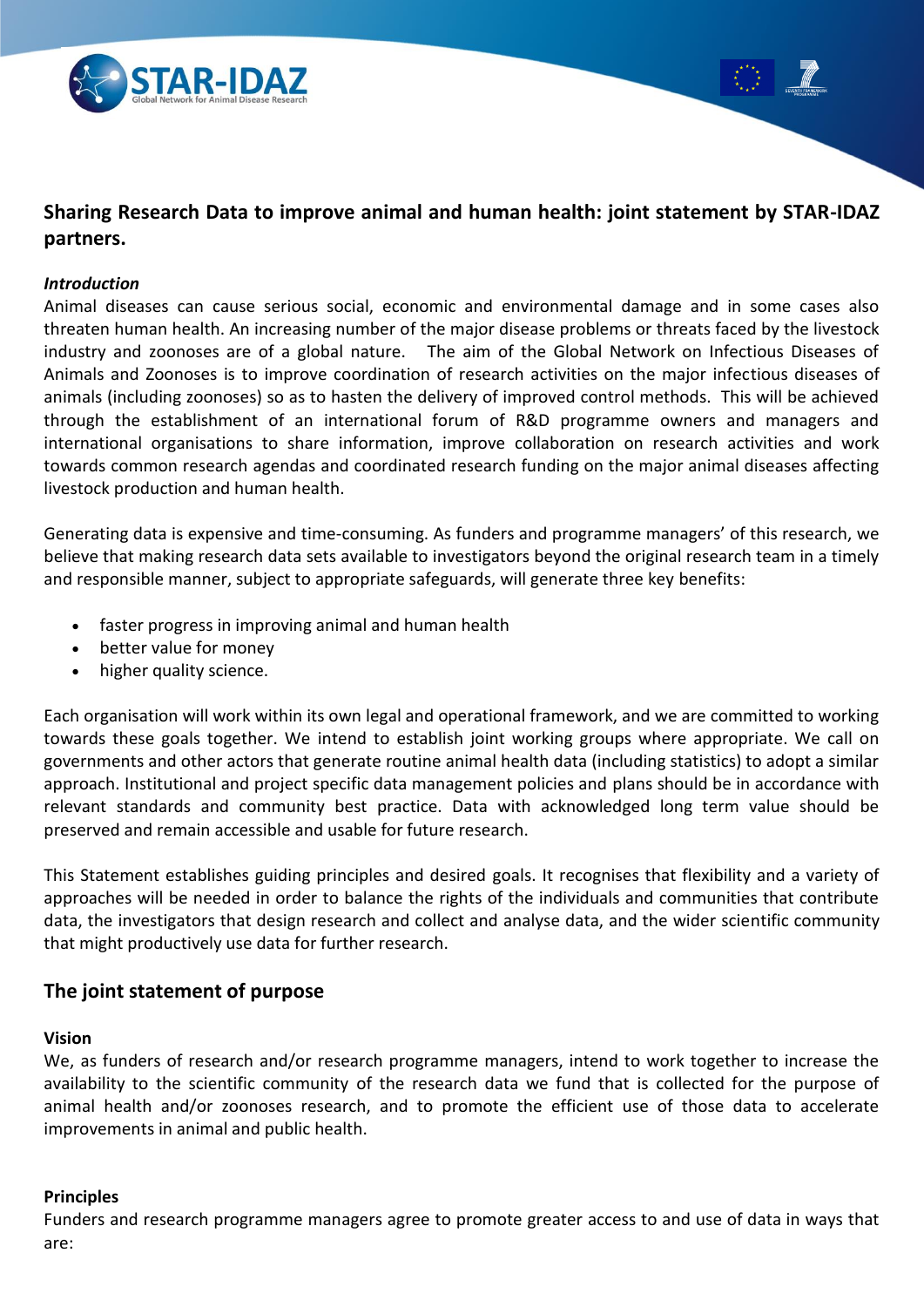

- Equitable: Any approach to the sharing of data should recognise and balance the needs of researchers who generate and use data, other analysts who might want to reuse those data, the livestock industries, public health authorities and funders who expect benefits to arise from research.
- Efficient: Any approach to data sharing should improve the quality and value of research and increase its contribution to improving animal and public health. Approaches should be proportionate and build on existing practice and reduce unnecessary duplication and competition.

## **Goals**

While we recognise that progress may be gradual as we develop mechanisms and resources consistent with these principles, we aim to work in concert to achieve the following.

## **Immediate goals**

Data management standards that support data sharing

Standards of data management are developed, promoted and entrenched so that research data can be shared routinely, and re-used effectively.

To enable research data to be discoverable and effectively reused by others, sufficient metadata should be recorded and made openly available to enable other researchers to understand the research and re-use potential of the data. Published results should always include information on how to access the supporting data.

- Data sharing is recognized as a professional achievement Funders and employers of researchers recognize data management and sharing of well-managed datasets as an important professional indicator of success in research.
- Making research data sets available, in a timely manner, subject to appropriate safeguards To ensure that research teams get appropriate recognition for the effort involved in collecting and analysing data, those who undertake research work may be entitled to a limited period of privileged use of the data they have collected to enable them to publish the results of their research.
- Secondary data users respect the rights of producers and add value to the data they use Researchers creating data sets for secondary analysis from shared primary data are expected to share those data sets and act with integrity and in line with good practice - giving due acknowledgement to the generators of the original data.

In order to recognise the intellectual contributions of researchers who generate, preserve and share key research datasets, all users of research data should acknowledge the sources of their data and abide by the terms and conditions under which they are accessed

# **Longer-term aspirations**

- Well documented data sets are available for secondary analysis Data collected for animal health research are made available to the scientific community for analysis which adds value to existing knowledge and which leads to improvements in animal health or a reduction in zoonotic threats to human health.
- Capacity to manage and analyse data is strengthened The research community, particularly those collecting data in developing countries, develop the capacity to manage and analyse those data locally, as well as contributing to international analysis efforts.
- Published work and data are linked and archived To the extent possible, datasets underpinning research papers in peer-reviewed journals are archived and made available to other researchers in a clear and transparent manner.